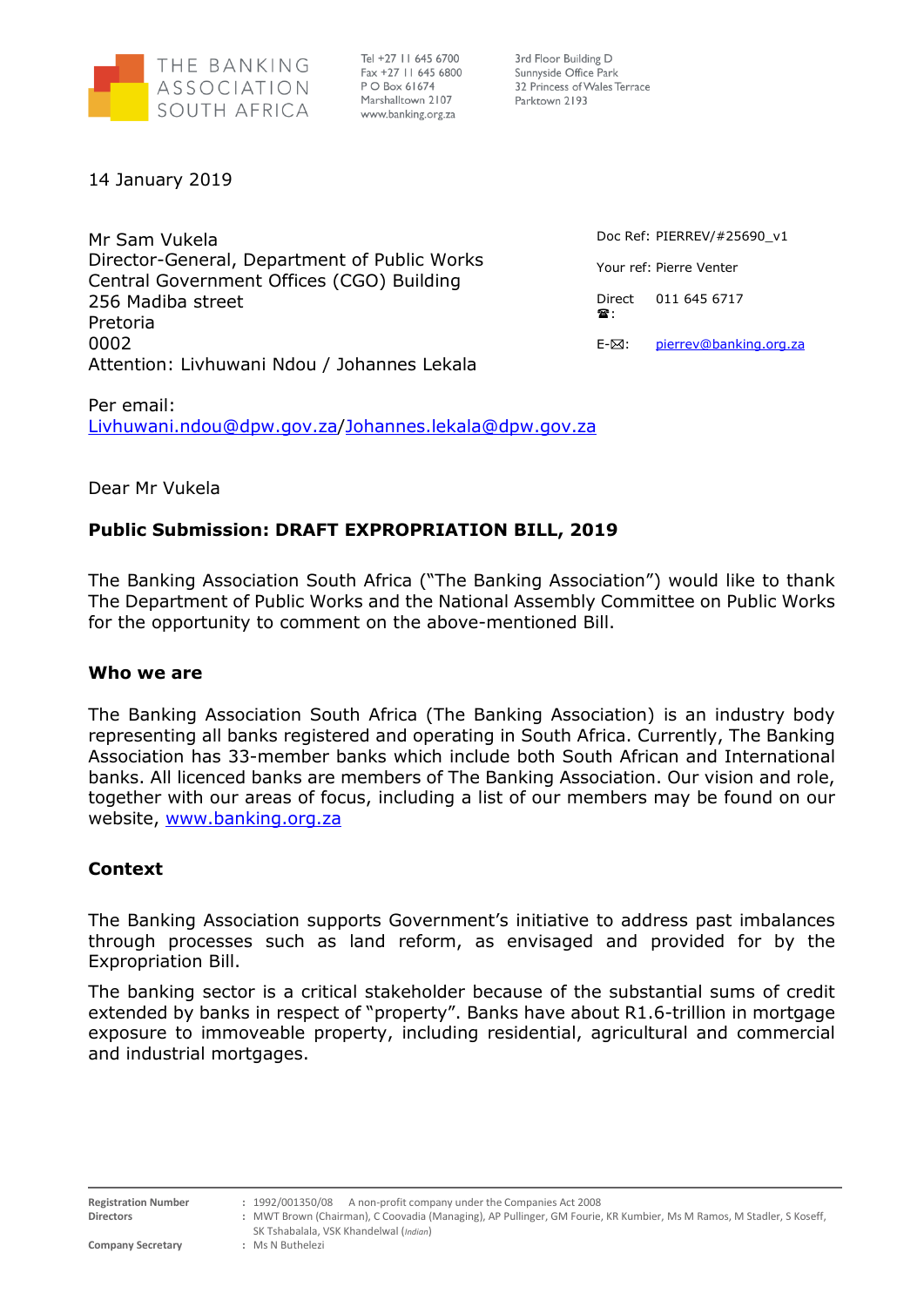# **Comments**

We suggest four critical themes needed for the Bill:

- Alignment to international norms and the Constitution.
- Completeness of definitions.
- Protection of the rights of owners and holders of registered and unregistered rights (notification, processes etc.) to support this.
- The "just and equitable" principle to provide underpinning support for owners and holders of rights.

Our comments will thus be made considering these four themes.

# **Chapter 1 – Definitions and Application of ACT**

**Definition:** "Expropriation" in the Bill is defined as "...the compulsory acquisition of property by an expropriating authority or an organ of state upon request to an expropriating authority, and ''expropriate'' has a corresponding meaning.". This definition of expropriation is limiting, as expropriation could occur outside the scope of this definition. This confers untoward power to the State, where the State is empowered to take a custodianship role for the country's resources/ property rights with no obligation for the State to pay compensation. Constitutional Court cases Agri South Africa v Minister of Minerals and Energy (2013) and Shoprite Checkers v member of the executive Council for the Eastern Cape Economic development, Environmental Affairs and tourism department (2015) refer.

This is contrary to international law that deems any seizure of legal title to constitute expropriation. The Organisation for Economic Co-operation and Development (OCED), which consists of 36-member countries including our biggest trading partners in Europe, The United States of America and Canada, amongst others, hold the view that expropriation or "wealth deprivation" could take various forms. It could be direct where an investment is nationalised or otherwise directly expropriated through formal transfer of title or outright physical seizure. In addition, the OCED states that terms such as "dispossession", "taking", "deprivation" or "privation" are all instances of expropriation. Even in instances where a property is not seized or the legal title is not affected but the State restricts use or the enjoyment of the benefits can be classified as expropriation as the measures taken by the State have a similar effect to expropriation or nationalisation and is generally termed "indirect", "creeping", or "de facto" expropriation, or measures "tantamount" to expropriation.

From a context perspective, the need to align to international definitions is critically important if South Africa wishes to attract international investment. Such investment should be seen against the context of the Protection of Personal Investment Act (2018), where the State subjected international investment to the confines of local legislation and in the process removing the right of international investors to resort to the International Arbitrating Court if they were not satisfied with the compensation for their expropriated property being fair.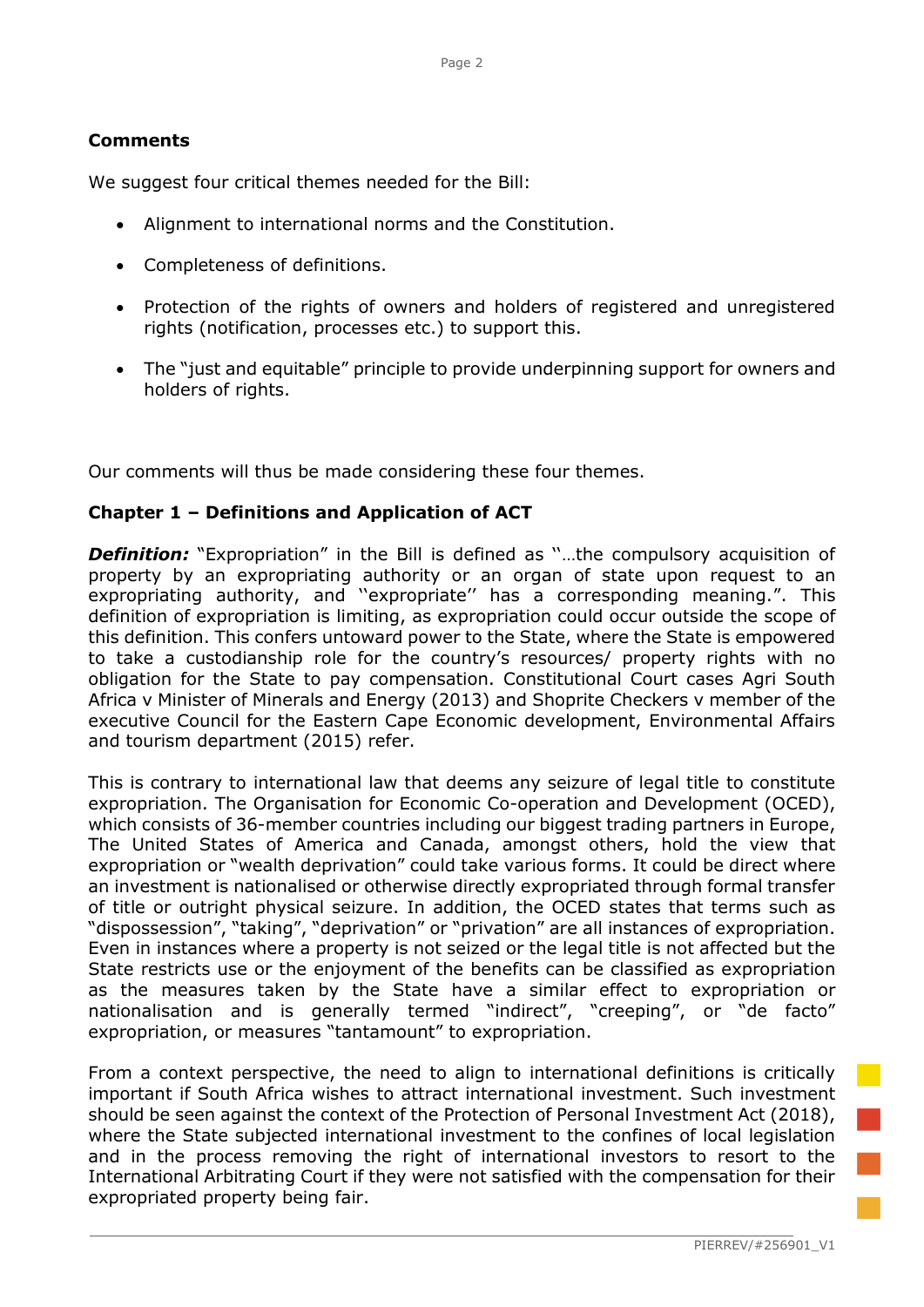Nevertheless, international law does allow States to control or regulate certain usages of properties with reason. Limitations which are vital to the functioning of the State are not deemed to be expropriation, such as:

- Taxation;
- Consumer protection;
- Environmental protection;
- Zoning rights.

It is important to note that the Constitution does not have a definition of expropriation which we submit is required within the Expropriation Bill.

#### *Recommendation*

The definition for "expropriation" should be aligned to international definitions and be broad enough to include all forms of expropriation as recognised internationally. In doing so the courts should have discretion to determine when State encroachment on a property or its associated rights qualifies as an expropriation.

**Definition:** "Property" is defined as "is not limited to land and includes a right in such property".

This definition implies that the Bill relates to all property, tangible or intangible, and is subject to a legal relationship between persons, with the State enforcing possessionary interest or legal title in that thing. This mediating relationship between individual, property and State is known as property regimes. Recognized types of property include:

- Moveable and immovable property;
- Tangible and intangible property;
- Corporeal and incorporeal property.

South Africa recognises certain types of rights in property. These are:

- Real rights which refers to immovable property (land and improvements, usufructs);
- Personal rights which refers to personal security, liberty etc.;
- Immaterial property rights which refers to intellectual property;
- Limited real rights which refers to a restrictive right that a person has over another's property e.g. a servitude;
- Statutory rights, which refers to legal rights created by Government through legislation.

In looking at the State's objective in this regard, the objective of the Bill as contained in the "PREAMBLE" predominantly focuses on land reform and to allow the State to "take legislative and other measures to achieve land, water and related reform, in order to redress the results of past racial discrimination…" The Bill therefore provides the State with a tool to achieve its commitment to land reform, and to reforms to bring about equitable access to all South Africa's natural resources. It follows therefore that the Bill seeks to address land, water and related reform as opposed to other types of property and that it should be restricted accordingly.

If the Bill is intended to be broader and to include all types of property, we would not support this, as this would include:

• Intellectual property rights, which could have a large impact on international trade because such rights are governed by international law/bi-lateral treaties/covenants/agreements etc. and are subject to international investment law practices/governance frameworks;

T.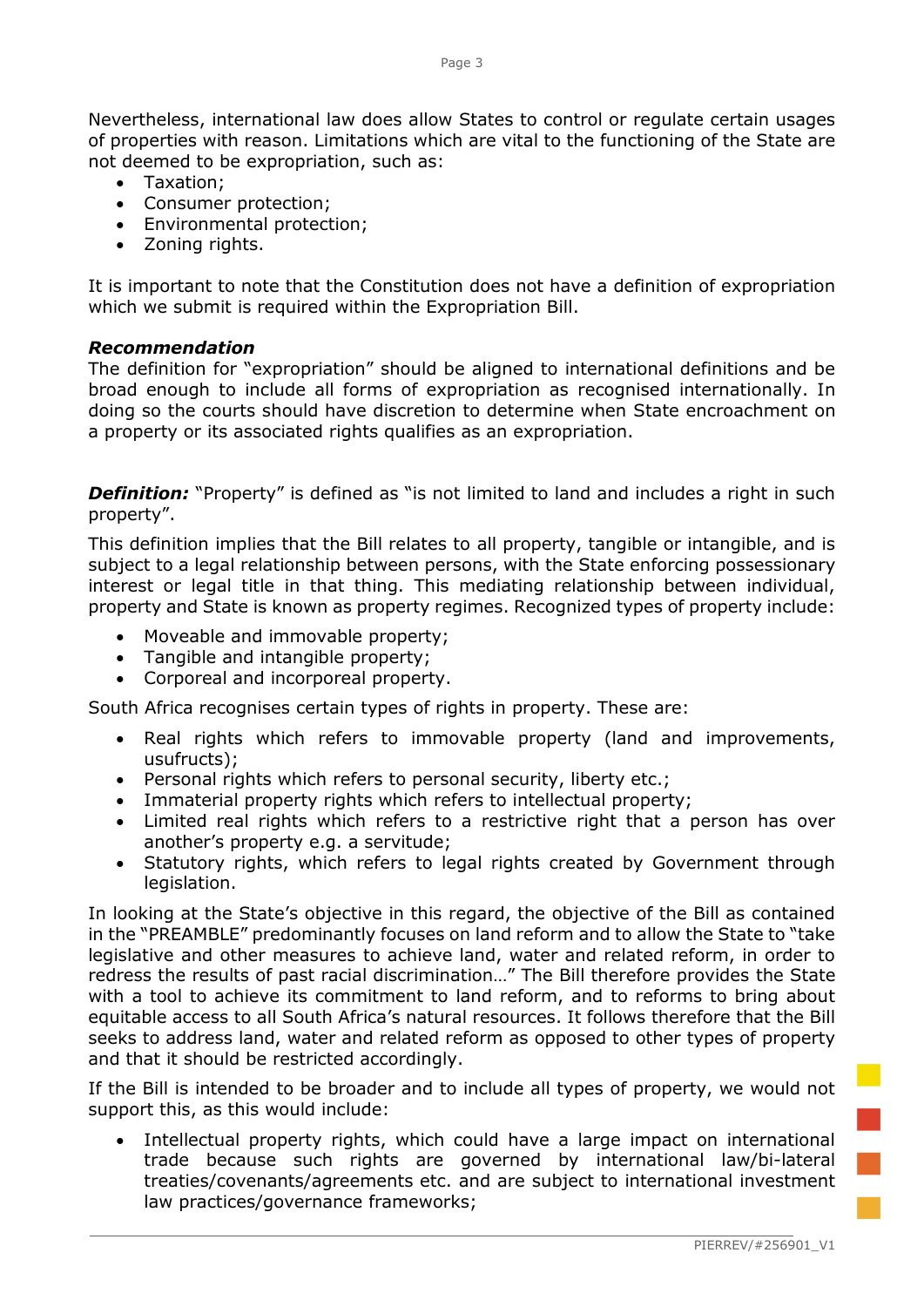• Personal rights, which could have a large impact on international investment into South Africa, including trade in the South African stock and bond markets.

### *Recommendation*

The Bill should be aligned specifically to section 25 (4)(a) of the constitution. Therefore, the definition of "property" should be restricted to "real rights" in property only and to equitable access to all South Africa's natural resources.

**Definition:** "Public interest" is defined in the Bill as "includes the nation's commitment to land reform, and to reforms to bring about equitable access to all South Africa's natural resources in order to redress the results of past racial discriminatory laws or practices.". Whilst this definition expands on the definition in the Constitution it does not offer an explanation of what is meant by the additional wording" … in order to redress the results of past racial discriminatory laws or practices…". This could be interpreted widely which could be cause for concern for local and international investors.

On the other hand, Section 25(4)(a) of the Constitution limits the definition of "public interest" to "includes the nations commitment to land reform, and to reforms to bring about equitable access to all South Africa's natural resources" and Section 25(4)(b) as "property is not limited to land."

We therefore submit that the definition of "public interest" is not aligned to that as contained in the Constitution as it has been broadened within the Bill to include; " other related reforms in order to redress the results of past racial discriminatory laws or practices." As mentioned above, the Bill does not clearly define what is meant by this additional wording. Therefore, this leaves the matter open to wide interpretation, which creates market uncertainty for both local and international investors, especially given the broad definition of property.

Further, we are of the view that such a definition is too broadly defined, is incomplete and that it should be redefined within the context of Section 25(2) of the Constitution as:

- "Public interest" could be interpreted to include both 'for profit' and 'not for profit' entities. Outside of land reform and reforms that bring about equitable access to South Africa's natural resources, where beneficiaries would benefit from 'for profit' initiatives, "public interest" should otherwise be restricted to consumptive and non-profit use purposes only. This would be in accordance with the principles of fairness. This would include public facilities and public welfare undertakings that do not aim for profit, but rather to serve the public, and where benefits are shared by society, e.g. roads, military installations, public facilities, government buildings etc. Any other land use should be excluded from the scope of land expropriation;
- Private and public companies as per the definitions (Chapter 1, Interpretation, Purpose and Application) of the Companies Act, that generate profits are not allowed to expropriate property and natural resources to generate profit but are allowed to acquire such property and natural resources through the normal operations of the market (buy and sell). Similarly, state-owned companies that generate profits should not be allowed to expropriate property and natural resources in order to benefit from such expropriation for profit generation purposes, but should only be allowed in the event the proposed definition of "public interest" is met;
- Third party transfers that benefit a private person (excludes land reform/equitable access to natural resources) but which does not benefit the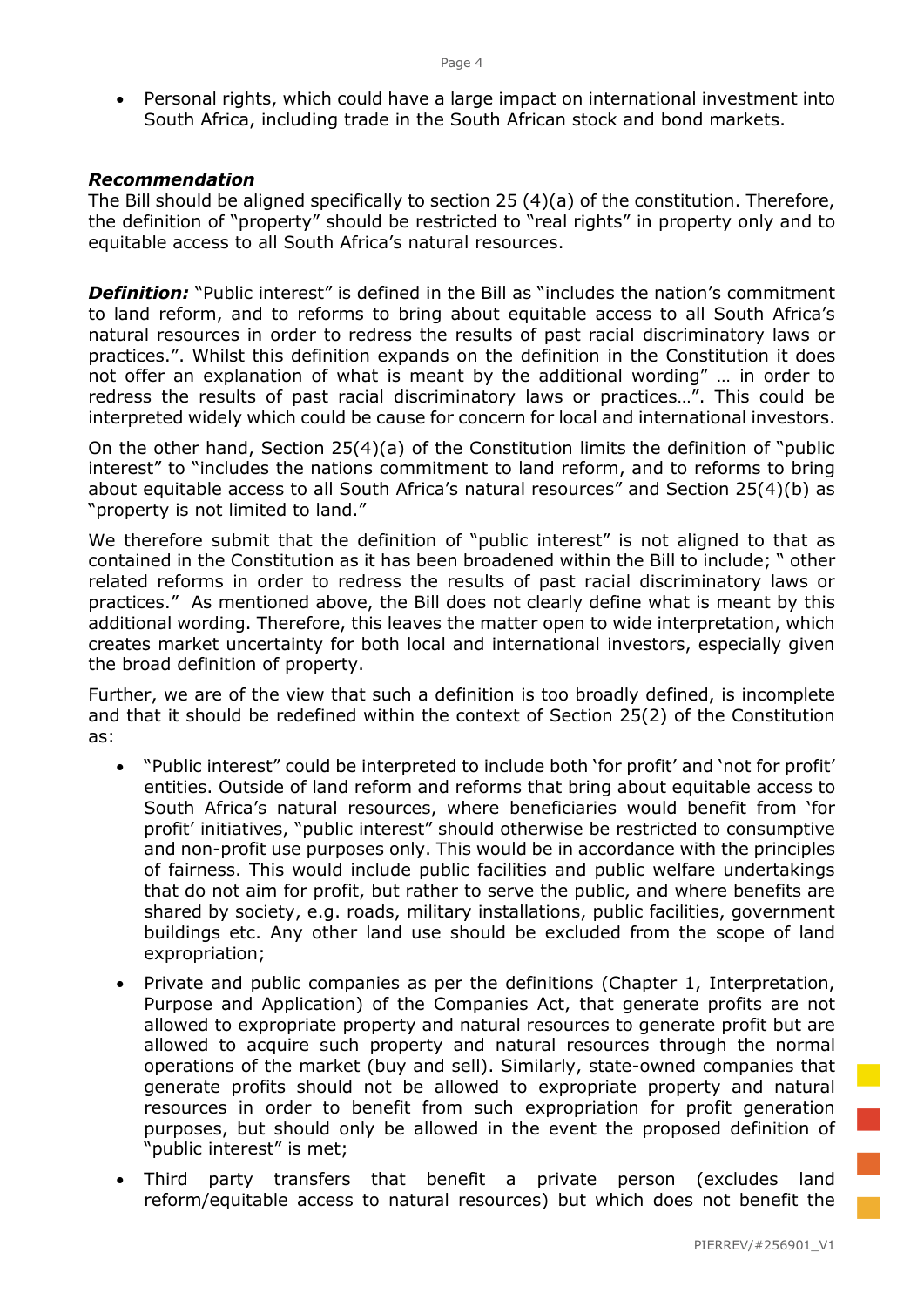public in any way should not be allowed and the Minister/the courts should always ensure that this is the case in any expropriation that seems to benefit a third party. Further, expropriations that benefit a third party that provides a public utility should only be allowed as far as they satisfy the "public interest" requirement.

There are numerous international examples where failure to more accurately define "public interest" has led to third party transfers that benefit a private person but not the public. Internationally, expropriation law for "public interest" purposes is therefore strictly defined, listing those entities that may expropriate land and defining the methodologies that may be adopted by them for doing so.

This would include:

- Generalisation (defining the "public interest" need e.g. public engineering construction, State subsidy housing etc.);
- Enumeration (for setting up various social public undertakings e.g. roads, parks etc.);
- A combination of the above two focus areas e.g. setting up public undertakings such as a water conservancy, land reform, equitable access to natural resources

etc.;

• Elimination (exclusions are specified).

By way of an example:

- o Agricultural land totalling 400 hectare (HA) is expropriated at R 10 000 per HA to be used for State subsidy housing purposes;
- $\circ$  This is re-zoned to constitute a mixed-use development, which affects the market value of sites within the development as follows:
- o Market value: Residential sites R 30 000 per HA
- o Market value: Commercial/industrial sites R 100 000 per HA

If only 50% of the development site is used for State subsidy housing/ municipal public facilities purposes (the "public interest" element purpose), it follows that the balance of the sites should be sold to third parties at market value and not at cost (profit generating).

Further, if the expropriation of a property/portion of a property will have a negative impact on the market value of the remaining portion of a property or adjacent properties, the owner/s of such properties should have the right to request that these properties should also be expropriated e.g. a property/portion of a property is expropriated for usage as a national road. This would negatively impact on the market value of the remainder of the property/adjacent properties to the road and such an owner/s would be unfairly prejudiced were they unable to request that these properties too be expropriated.

# *Recommendation*

We recommend that the definition of "property" within the Bill should be restricted to "real rights in property" only.

Either the definition of "public interest" should be aligned to section 25. (4)(a) and (b) of the Constitution, or there is a need for the definition within the Bill to be broadened to clearly define what is meant by "other related reforms in order to redress the results of past racial discriminatory laws or practices."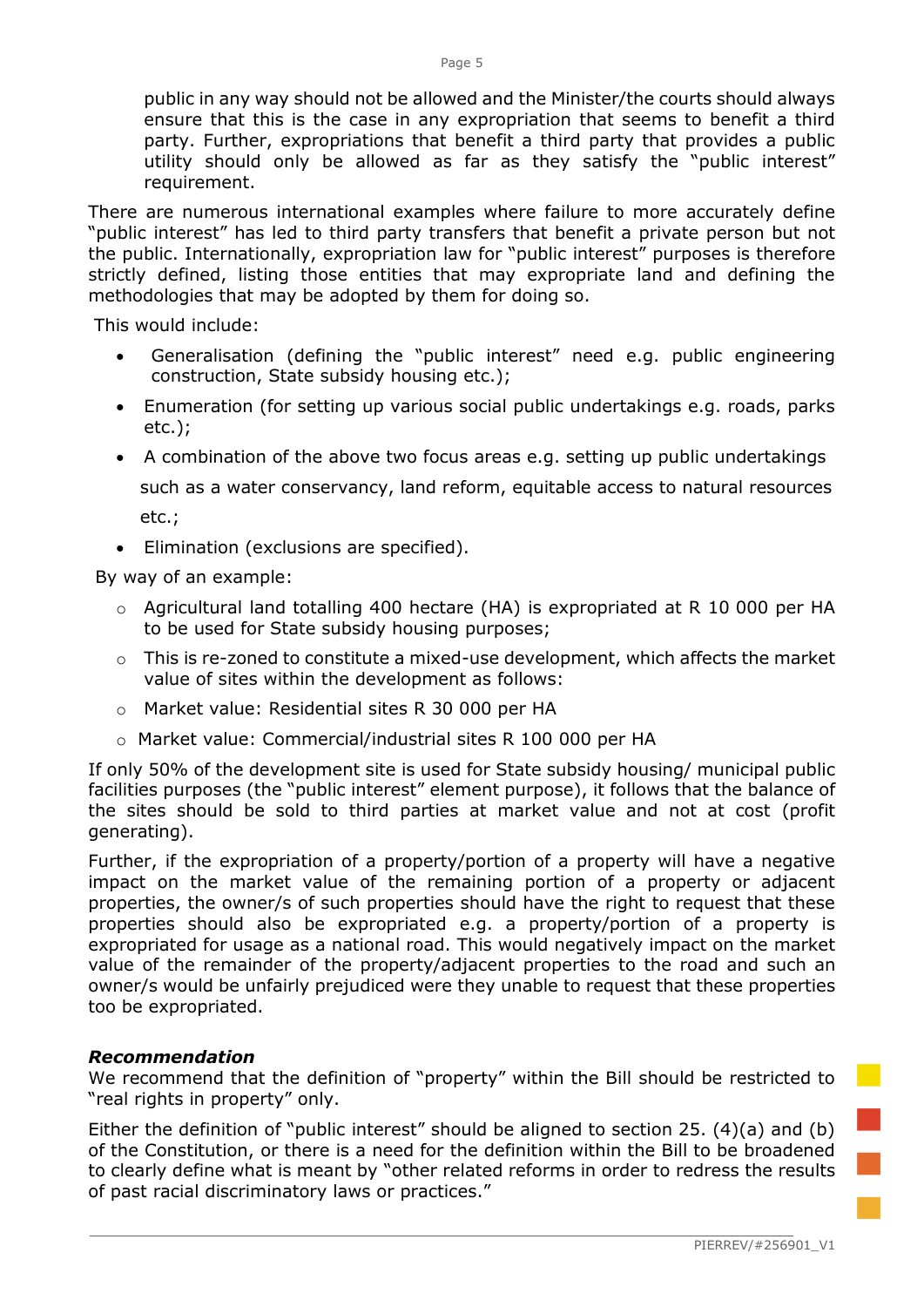#### *New insertion into the Bill:*

"The owner/s of the remaining portion of a property/adjacent properties have the right to request that these properties be expropriated if the initial expropriation negatively impacts on the market value of their property/properties. Disputes as to whether the initial expropriation has impacted on such property values or expropriation compensation levels are to be resolved through the courts."

# *Definition:*

"Public purpose" is defined as "includes any purposes connected with the administration of the provisions of any law or practices".

We submit that this definition is incomplete as there is a need for clear regulation of the "public purpose" requirement in legislation to ensure conformity with Section 25(2) of the Constitution. This would align the definition to international norms where the principle of requiring a strong indication of public necessity in applying the "public purpose" requirement is scrutinised by the courts and it places an onus on the State to provide a detailed and specific motivation as to the necessity for an expropriation to occur.

### *Recommendation*

The UN (United Nations Conference on Trade and Development, 2012) states that there is no single definition to effectively capture the meaning of "public purpose". However, the UN states that the concept of public purpose is the pursuance of a legitimate welfare objective, as opposed to a purely private gain or an illicit end. This concept is widely accepted in international law and this concept should be captured in Regulations promulgated for this Bill by dictating which activities are deemed to be for "public purpose".

Moreover, there is a need for clarity to ensure conformity with Section 25(2) of the Constitution (demonstrate public necessity: Constitutional Court cases: Fnb v SARS, Bissett v Buffalo City Municipality refer.)

# **Chapter 2**

*Clause 3 (2):* The wording used in sub-clause 2 state that the Minister "must" expropriate property when requested by another organ of the state. The use of the word "must" instead of the word "may" limits the discretion of the Minister, however it does not exclude the Minister entirely as it is qualified by the words "satisfies the Minister". This would therefore imply that the minister can only refuse a request for expropriation if it is not in the "public interest" or for a "public purpose". This could be particularly problematic in instances when the Minister should be rightfully allowed to deny a request due to other legitimate reasons such as the exportation of a property is not being deemed as a priority, or if there is insufficient budget at the time to pay "just and equitable" compensation.

#### *Recommendation*

The word "must" to be replaced with the word "may".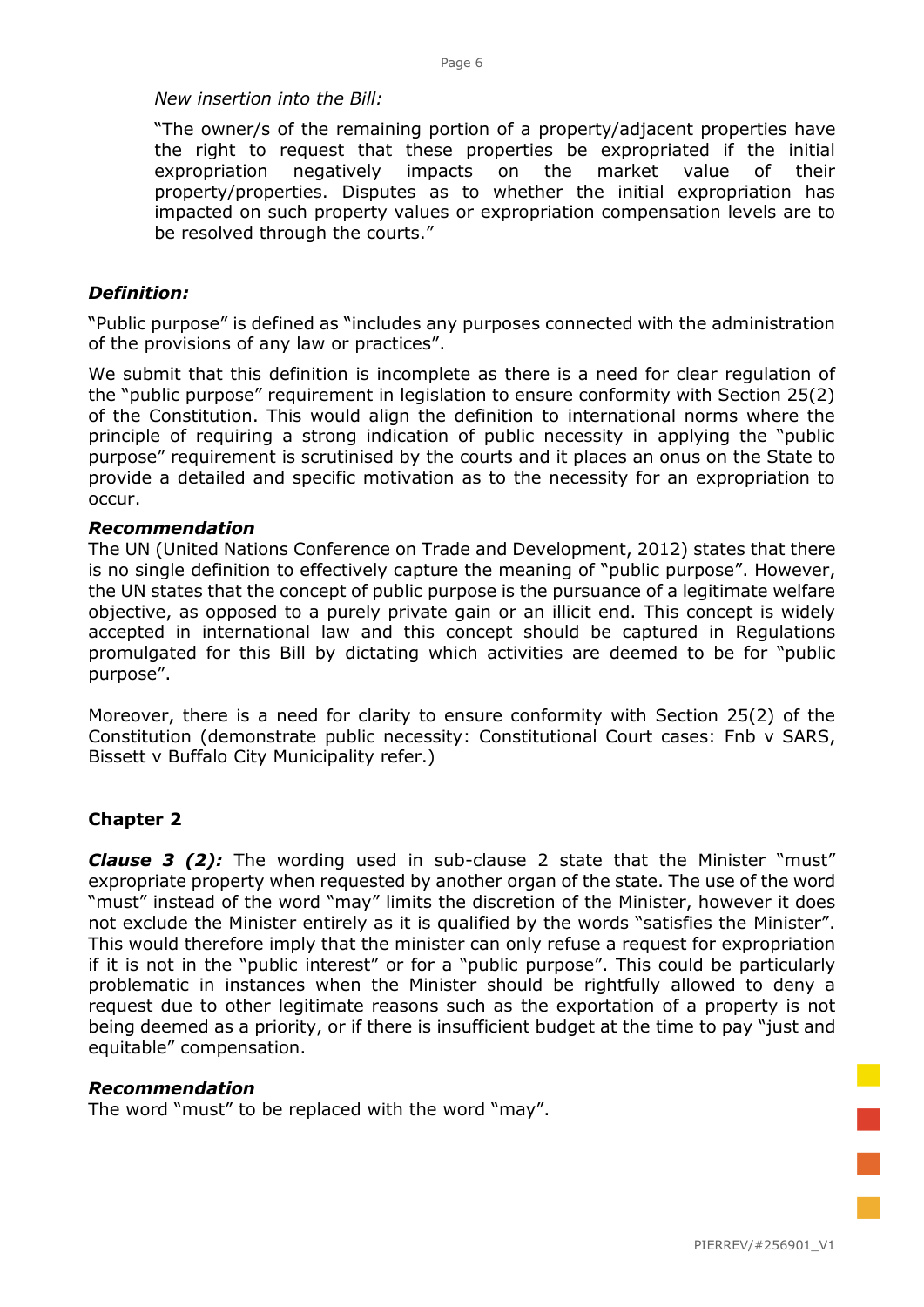# *Chapter 5*

**Clause 12 (1):** The Bill aims to align to section 25(3) of the Constitution, which determines the compensation paid by the Expropriating Authority to the owner. This may adversely affect Financial institutions who provide credit based on market value as the Banks Act and Regulations related to this Act (Regulations 23 & 24 of 2012) compel financial institutions to do so. In turn, South Africa's Banks Act and its Regulations are aligned to global international regulatory frameworks and prudential frameworks. Should the compensation paid by the Expropriating Authority be less then market value, in some cases loans would exceed the compensation amount paid and financial institutions and owners would suffer a loss. The inadequate management of credit risk can lead to systemic consequences for the economy and financial system as evidenced by the global financial crisis. A critical consequence of the Bill would therefore be a negative impact on the stability of or losses suffered by commercial banks.

This would in turn result in:

- Private sector lenders withdrawing from providing loans where property is being offered for security, thus sterilizing the market; and/or
- Banks adopting a more conservative approach to the extent of loans they would be prepared to provide as compared to property values; and/or
- Banks increasing borrowing interest rates to compensate for the additional risk in the event of expropriation.

This would promote food insecurity, job losses and financial exclusion.

In stakeholder engagements with the DRDLR (Department of Rural Development and Land Reform) – the Department recognised the need for the State to avoid such situations. Cabinet therefore approved the DRDLR policy framework document styled: "A policy framework for land acquisition and land valuation in a land reform context and for the establishment of the of the Office of the Valuer General dated 18 October 2012." Extracts from this paper are the following:

"The market value of property be aligned with the international definition and be interpreted to exclude prices paid by Government as evidence for market value. This will have the immediate effect of aligning prices paid by Government with private lenders. "

The change to "just and equitable" which was provided for in the document would have negative implications on the collateral value of existing debt. This has a domino effect as the capital adequacy of these institutions and their ability to provide loans to the agricultural sector is negatively affected, thus having serious implications on food, security and employment.

In order to mitigate these negative implications, Government should automatically guarantee the difference between "just and equitable" compensation as contemplated in s25(3) of the Constitution and "market value" for private sector lenders.

# *Recommendation*

The Bill should provide for the Cabinet approved policy framework.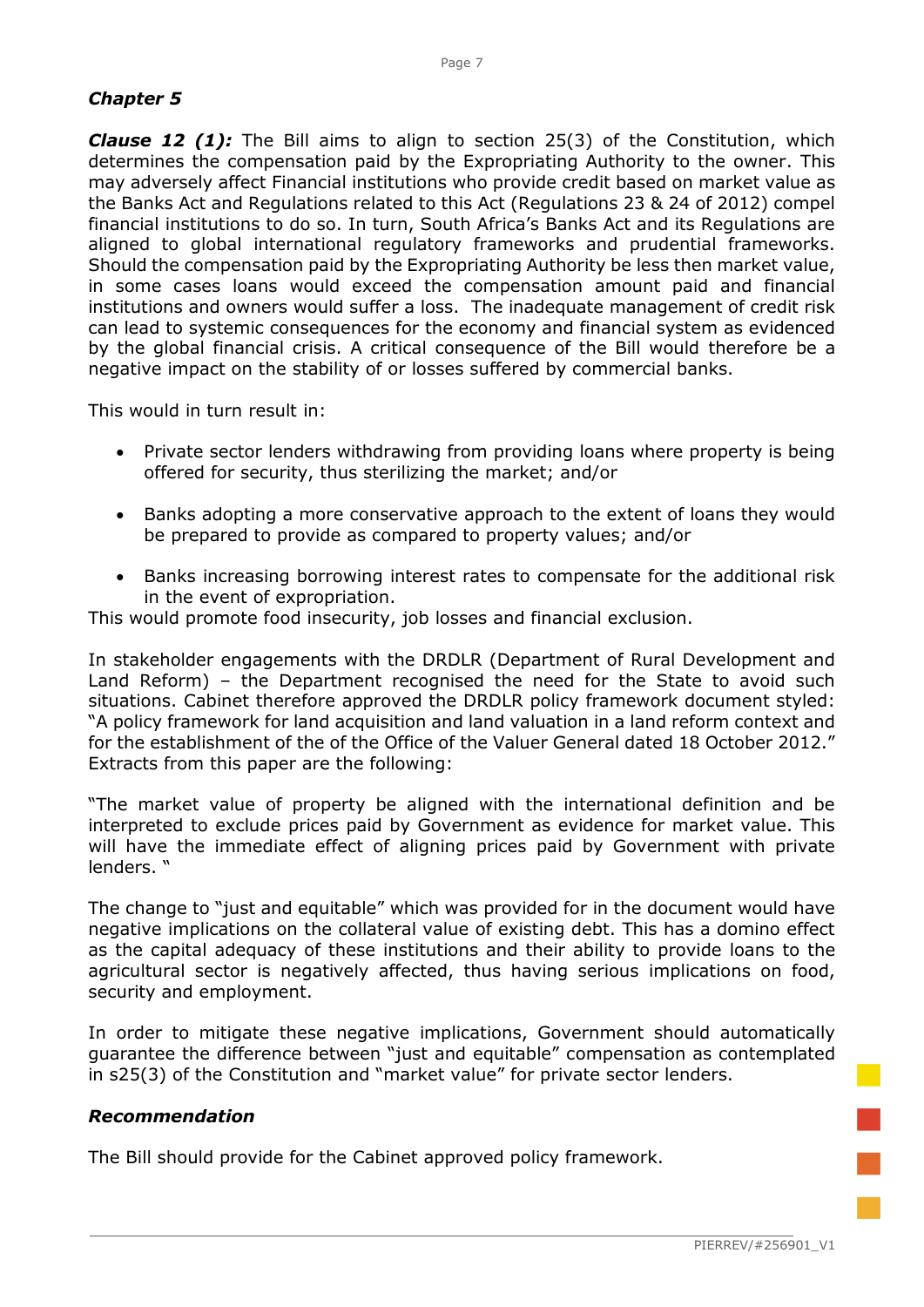*Clause 12 (2) (c):* The Bill states that "no compensation is to be provided for in respect of unlawful property enhancements". This could unfairly prejudice rural property owners as most agricultural properties have been enhanced without the approval of building plans, as previously they were not subject to the need for approved building plans by municipalities.

### *Recommendation*

The clause should exclude property improvements/enhancements used in agricultural activities or agricultural related activities.

*Clause 12 (3):* This clause makes provision for nil compensation to be paid in certain circumstances (listed in clause (12)(3) (a-e)). However, the clause has a caveat which indicates that nil compensation is not limited to the instances listed in the Bill. This would imply that nil compensate can apply to all instances of expropriation, the implication of which would have a devastating impact on property rights and consequently local and foreign investment. The resultant dilution of property rights will result in property not being viewed as an attract asset class. This would have a profound effect on the financial sector of the country, as collateral in the form of immoveable property is the most common form of security used by lenders to support loans. In turn, this allows lenders to reduce the interest rate charged on such loans and to provide term loans at attractive interest rates. On the other hand, unsecured loans increase lender risk and they therefore attract higher interest charges. The dilution of property rights could result in lenders implementing more stringent lending requirements for all loans. In addition, due to weakened property rights, the resultant impact would be lower levels of demand for immoveable property (investment into illiquid long-term assets, e.g. property, is an expression of long-term investor confidence), which will simultaneously impact negatively on the profitability of existing property portfolios (mortgagees would be unable to reprice such loans to compensate for increased debt levels).

As a matter of principle, we are not supportive of the principle of expropriation without compensation as this constitutes a dilution of property rights. In 2018, The Banking Association made a substantive submission to the Constitutional Review Committee in this regard where we argued that based on the opinions expressed by subject matter experts, including ex Constitutional Court judges, that there is no need to change Section 25 of the Constitution, as section 25(3) already makes provision for "just and equitable" compensation to be paid , which compensation which could range from R nil to above market value. For the State to now highlight five categories (but not necessarily confine expropriation without compensation to these categories) is we believe unnecessary and problematic, as it creates unnecessary local and international investor angst. In all instances, compensation levels following expropriation should be subject to a formula-based calculation methodology for section 25(3), with the detailed methodology contained within Regulations to this Bill.

Outside of this we wish to further expand on the following issues created by the insertion of this clause:

*Clause 12 (3)(a):* The clause indicates that nil compensation is applicable to land occupied or used by a labour tenant. The clause is vague and ambiguous as it does not specify if the claim has to be valid, nor does it specify the portion of the property that would be expropriated (where labour tenants only occupy a portion of a larger property).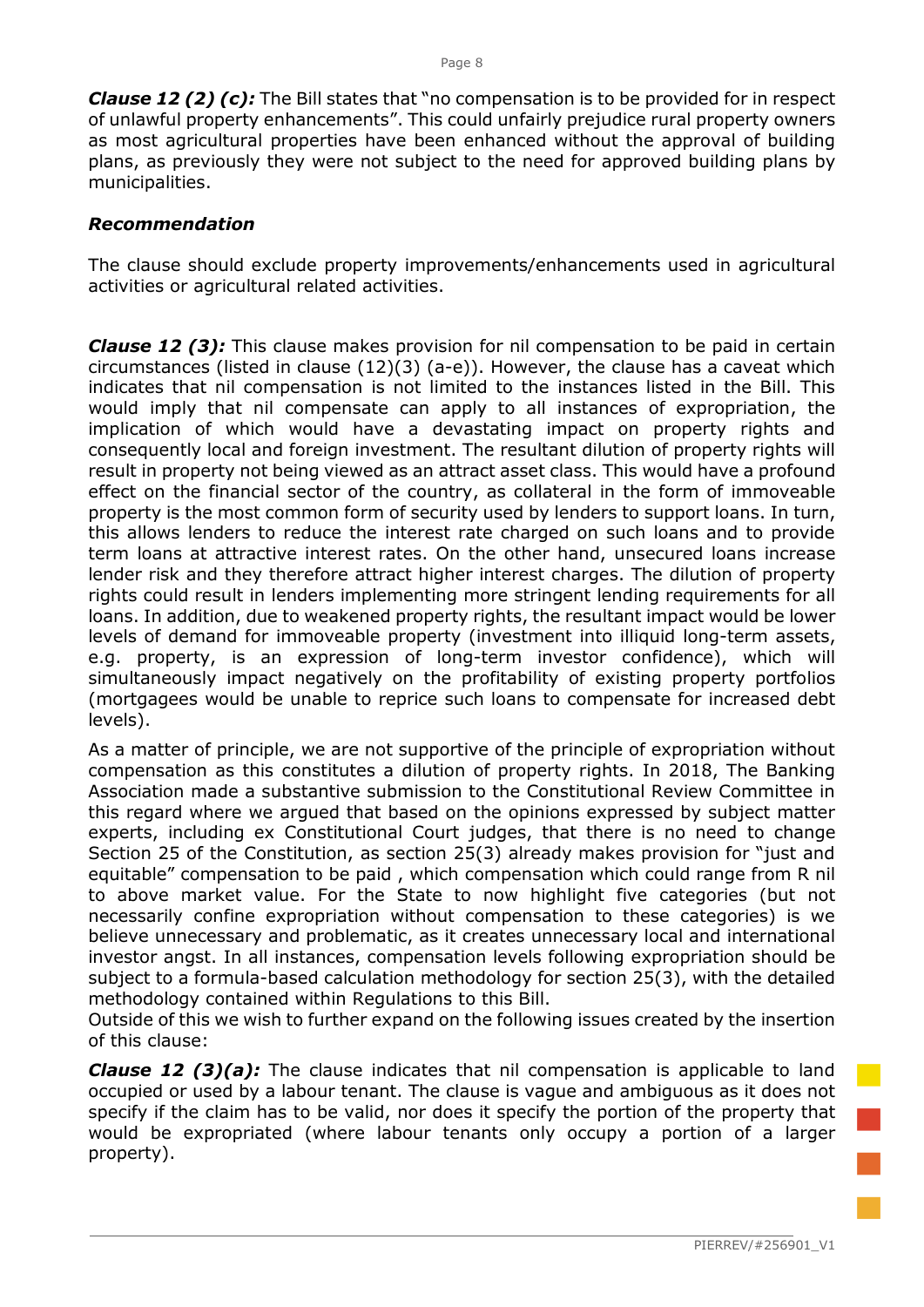### *Recommendations*

The claim firstly needs to be validated before it is eligible for expropriation. Expropriation should be limited to the portion of the property which the labour tenant occupied.

*Clause 12 (3)(b):* This clause makes provision for nil compensation to be paid in instances where land is held for purely speculative purposes. The Bill does not define "speculative purposes". Speculation could be considered as a broad range of activities from land holding to land being processes through town planning process. Such a clause also places risk on owners of properties where immediate improvements cannot be made due to financial constraints. Moreover, in certain circumstances developers purchase a peri urban property for development at a future date. Such a clause could thus stall human settlement development in peri-urban areas, should the property of a land developer be expropriated without the payment of fair compensation, this would contaminate any further land purchasers of land by developers for usage at a future date. This is particularly important given that cities continue to expand due to population growth, and this restriction could sterilize property development in new development areas.

Placing such a broad restriction on property also reflects a dilution of property rights as one of the fundamental rights of property ownership and a free market economy is the autonomy to decide how best to use one's own property.

### *Recommendation*

This clause should be removed from the Bill.

*Clause 12 (3)(c):* This clause makes provision for the land of a state-owned corporation or entity to be expropriated without compensation. However, clause 2(2) *Application of Act,* severely limits the potential for State owned land from being expropriated unless this is consented to by "the executive authority responsible for that corporation or entity." State owned land, including that owned by state owned entities constitutes 25,2 million hectares, with 2.9 million hectares being unused. It follows that a major land redistribution opportunity exists within this ambit of land. It is however highly unlikely that 'executive authorities" will consent to their land being expropriated without any compensation if they would be able to sell this in the market at market value. Whilst one can argue that the spatial plans as detailed within the Spatial Planning and Land Use Management Act (2015) (SPLUMA) should not be contradicted, this clause within the Bill should be amended to specifically provide an exclusion for spatial plans.

#### *Recommendation*

The Minister should be able to decide without the consent of the executive authority to expropriate state-owned land. The executive authority however should be able to review the decision.

*Clause 12 (3)(d):* As in clause 12 (3)(b) there is no definition for abandoned land. This Bill does not consider the reasons why land could be abandoned. There are instances where owners cannot access their land or have lost control of their property due to circumstances outside of their control, such as land occupied by informal dwellers.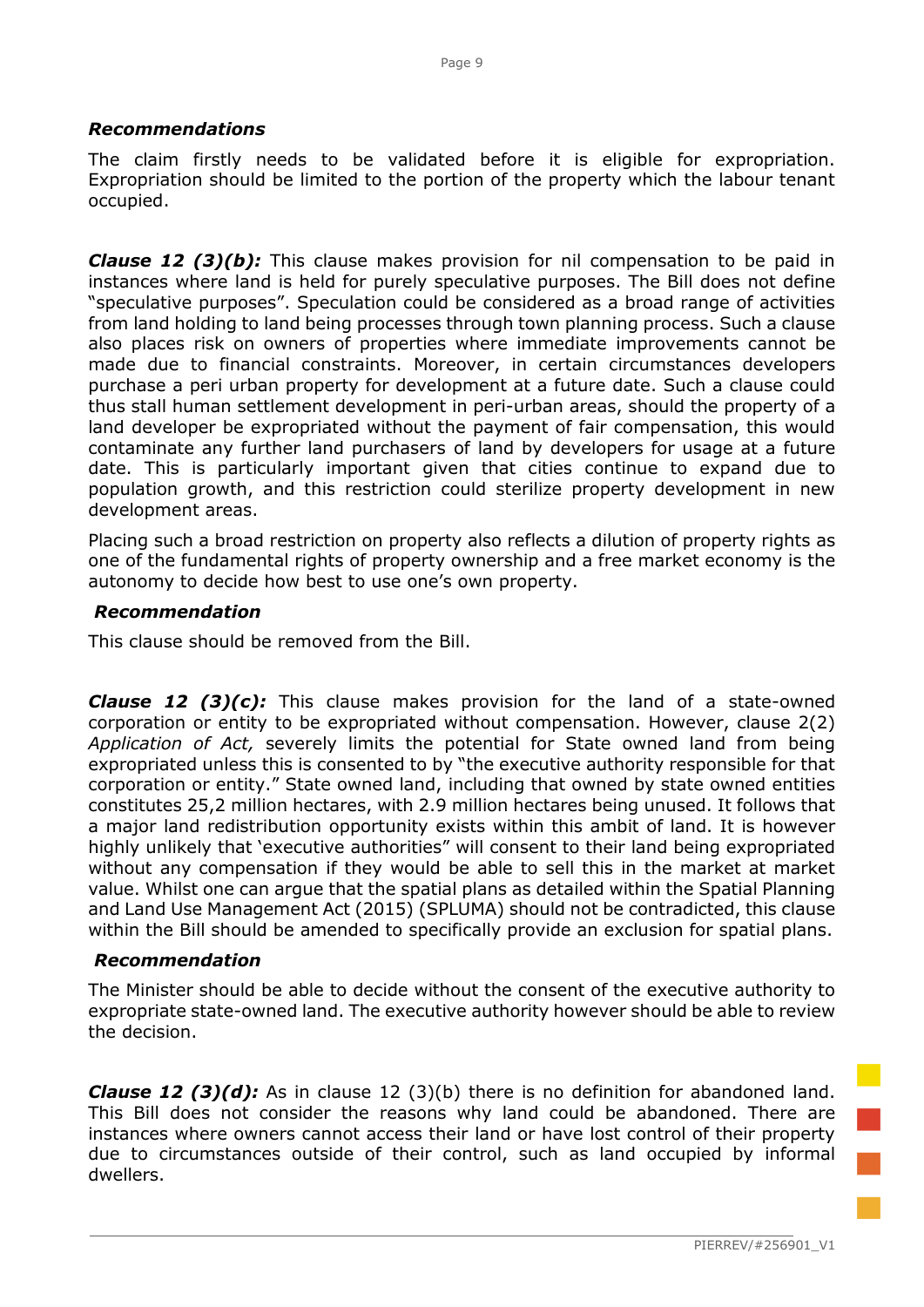# *Recommendation*

The formula created for section 25(3) would determine what the expropriation value of the property is. This would be nil if outstanding rates and taxes/utilities equal or exceed the value of the property.

*Clause 12 (3)(e):* This clause makes provision for nil compensation to be paid in circumstances where the state has invested a greater or equal amount in the property than its market value. This clause is ambiguous as it does not clarify the circumstances under which this clause may apply.

### *Recommendation*

This clause should be expanded on.

*Clause 13:* The expropriated owner is to be paid interest stipulated by section 80(1)(b) of the Public Finance Management Act, 1999 (Act No. 1 of 1999). However, an owner may be required to pay a higher interest rate to a financial institution than that stipulated by the PFMA.

### *Recommendation*

Should the expropriated owner be required to pay a higher interest rate to a financial institution as compared to that stipulated within the PFMA, the owner should be compensated for the net difference in interest that has been paid.

*Clause 17 (2):* Only 80% of the compensation to be paid on the date of expropriation or a date agreed to by the parties. There is no mention in the Bill as to when the balance would be paid - this does not reflect a "just and equitable" position to expropriated owners or holders of registered or unregistered rights, as it is unfair for individuals to be deprived of property and further be deprived of payment by the State.

# *Recommendations*

The full amount should be paid as at the date of expropriation. Where all parties agree to 80% only being paid at date of expropriation, the balance should be paid within 12 months. (a period in excess of 12 months creates a contingent liability on the State's balance sheet, which could adversely impact on the country's sovereign rating).

This should also be cross referenced to Clause 13 of the Bill.

*Clause 18:* This clause provides for property subject to a mortgage bond or deed of sale. Clause 8 of the Bill makes it clear that if land in which unregistered rights exist is expropriated, the expropriating authority must offer compensation for both the land and the unregistered right holder. The clause is less clear in the context of mortgage bonds specifically in relation to clause 8(3)(g) as this clause does not compel the expropriating authority to offer compensation to the holder of a mortgage bond over the property in respect of the termination of his rights under the bond.

By way of example, a mortgage bond on a property is worth R4 million. The owner and the expropriating authority agree compensation in an amount of R3 million without informing the mortgage bond holder, thus resulting in no compensation being offered to the mortgage bond holder which effectively is a deprivation of property.

i<br>T